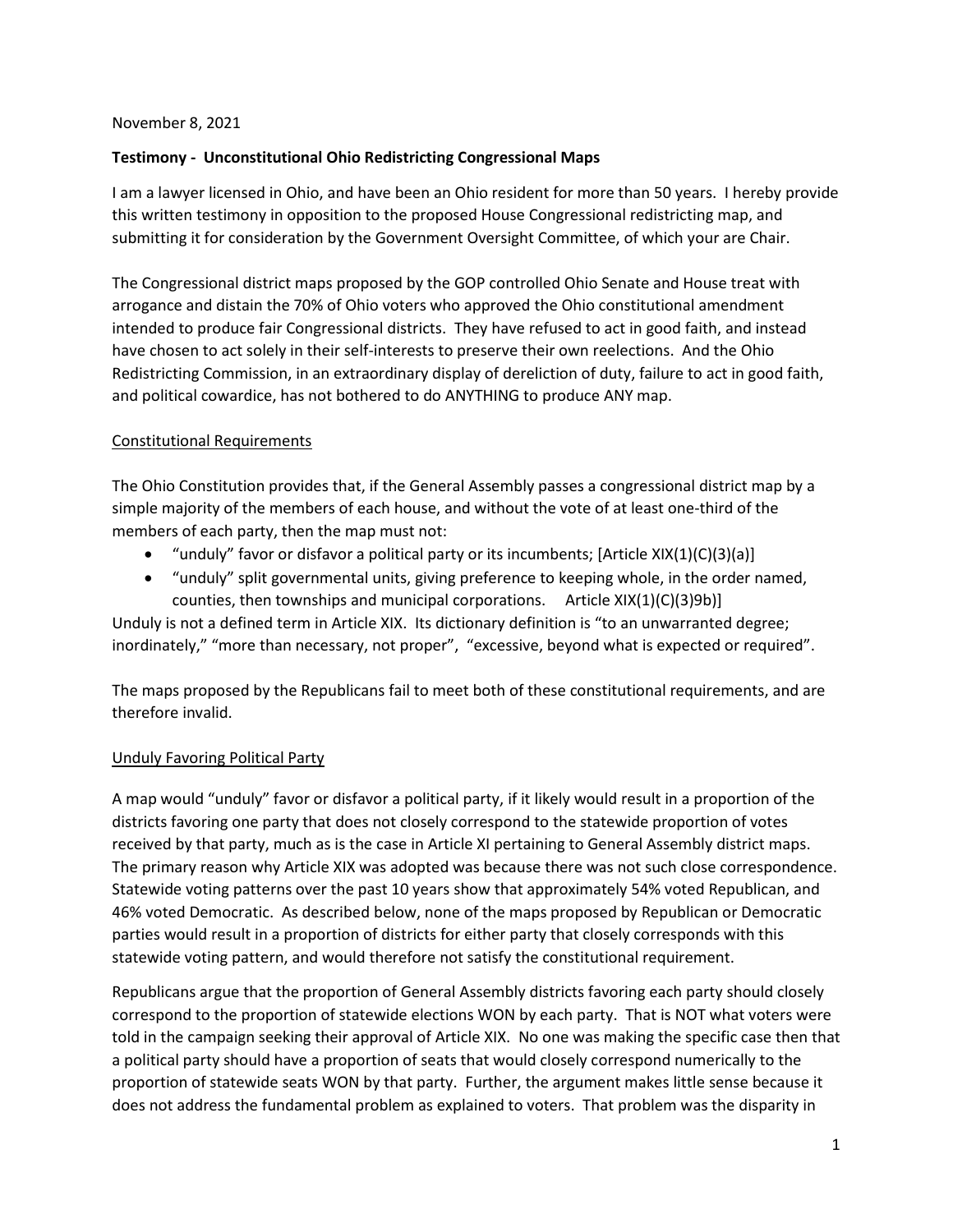the proportion of seats won by each party to the proportion of votes for each party. Finally, if the Republican argument would have been made to voters when they approved Article XIX, they likely would not have approved it, because it would have provided insufficient relief from the status quo of unfair gerrymandering.

# *House Republican Proposal*

The House GOP proposed map, as described by its proponent, would result in a breakdown of 8-5-2, where Republicans would have eight safe seats, Democrats would have two and five would be competitive, which is essentially 80% - 20% split. And the competitive range is broad, with one party having as much as 55% of the likely vote share and the other having at least 45%. And the five competitive districts favor Republican candidates.

# *Senate Republican Proposal*

The Senate GOP proposed map would result in a breakdown of 6-7-2, where Republicans would have six safe seats, Democrats would have two and seven would be competitive, which is essentially a 75%-25% split, with the seven competitive districts generally favoring Republican candidates.

# *Democratic Proposal*

Democrats in the Ohio House put forward a congressional map that would likely result in a breakdown of 6-5-4, where Republicans would have six safe seats, Democrats would have four and five would be competitive, which is essentially a 60% - 40% split. It would likely would give Republicans a 9-6 advantage, which is also a 60% - 40% split.

## Unduly Splitting Government Units

A separate provision of Article XIX contains specific requirements for the splitting of Congressional districts, including the provision that 18 counties may be split not more than once and 5 counties may be split not more than twice. Article XIX (2)(B). That provision, however, does not mean, for example, that any splitting of not more than 5 counties more than twice would be constitutionally permitted. Otherwise, Article XIX(1)(C)(3)(b), above, would be unnecessary. Why prohibit "undue" splitting if the Article already includes provisions setting the maximum number of splits?

And the GOP maps unduly split the most populous counties. The House map splits Hamilton, Franklin, Cuyahoga and Summit counties all into three districts. In Summit, one stretches up to Lake Erie communities such as Ashtabula, and another stretches down to the Hocking Hills area of Southeastern Ohio. in Hamilton County, Democratic Cincinnati is slimly connected to the entirety of Republican Warren County.

The Senate map also splits Hamilton, Franklin and Cuyahoga counties into three districts, with Democrats holding the advantage in the city centers and Republicans having the advantage in the respective other two districts including parts of each county. GOP Senate plan splits Summit into two districts. It makes little sense to group parts of the state's fourth largest county with quaint Holmes County unless you only care about muting Democratic votes by including slices of larger cities in largely rural districts.